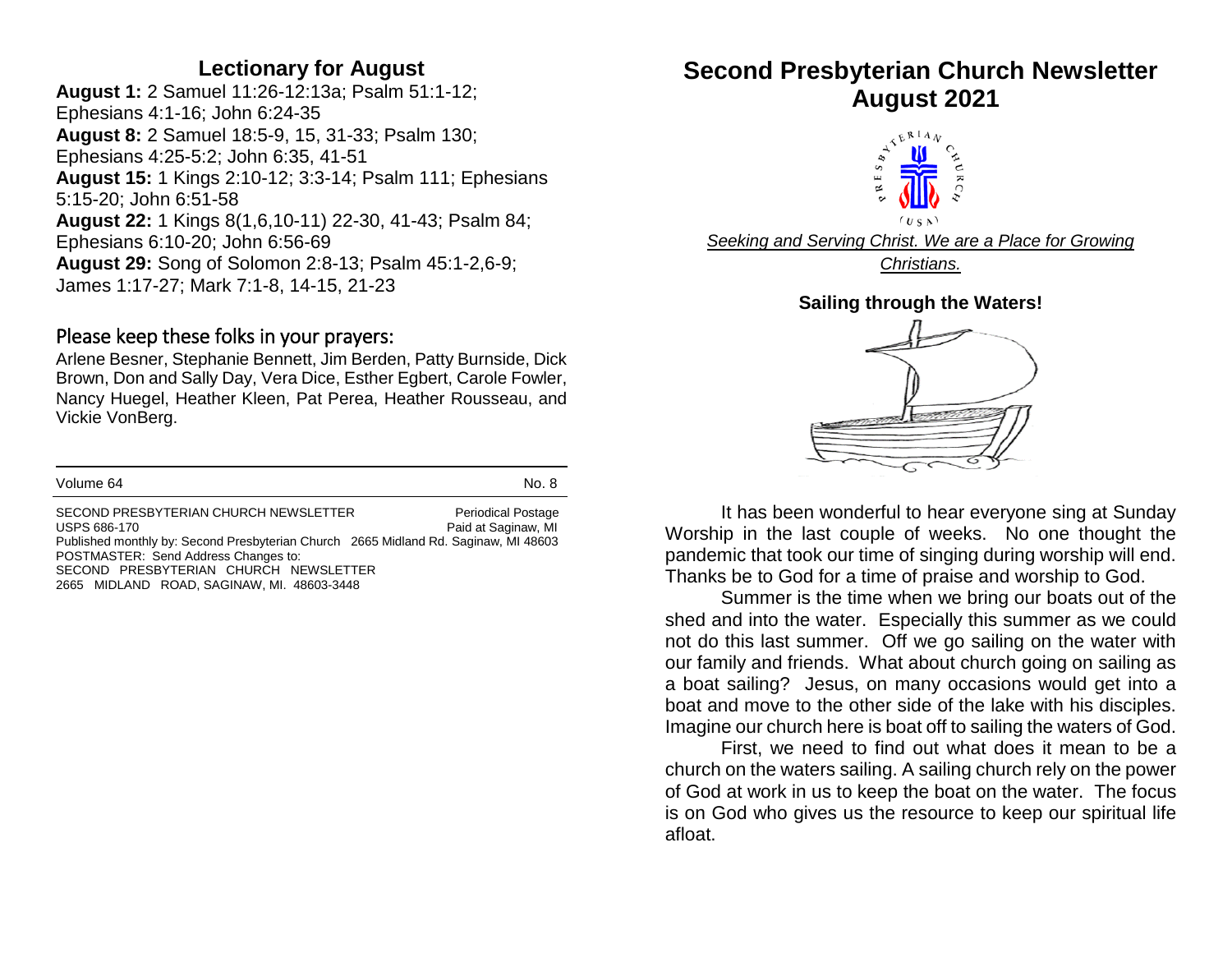Secondly, for the boat to move, it needs the winds. The sailing does not depend on our individual strength to move the boat but with the power and strength of God. In Acts 2, the power of the Holy Spirit was poured out onto the disciples to empower them to go out and to do the work of God in the world. What power the boat to sail is the winds of God through the power of the Holy Spirit.

When we as a church are sailing in the waters of God, we do not rely on our own ability to do the work, only through God's guidance. In Ephesians 3:20, *"To him who by means of his power working in us is able to do so much more than we can ever ask for, or even think of:"*

Thirdly, if we are to have our own oars and try to row the boat instead of leaning on the guidance of God, we may get lost or loss the energy to get moving. However, if we remain in God through Jesus Christ who direct our path, then the power of the winds in the Spirit will help us sail smoothly without getting tired or getting lost on the waters. Let us know that the Holy Spirit is with us now in our sailing, just as it was with the disciples then. May the Holy Spirit *(Ruah*) draw us together in the transition time of our church and our community as we sail in the winds of God who is at work in us.

**Let us Pray**: Ever present and faithful God, as we sail through the waters of our lives, may we trust in the winds of the Holy Spirit to lead us. In the name of Jesus Christ our Lord and Savior. Amen!

In Christ Peace! Pastor Philomena



# **Financial Update**

As previously mentioned, the Finance Committee and session, are committed to keeping the congregation abreast of the budget and financial needs of the church. We thank you for your commitment to the ministry and your

ongoing support for the programs here at Second Presbyterian Church.

| <b>Financial Report</b> |              |  |  |
|-------------------------|--------------|--|--|
| as of 06/30/2021        |              |  |  |
| Income                  | 103,710.99   |  |  |
| <b>Expense</b>          | 126,076.29   |  |  |
| Deficit                 | (22, 365.30) |  |  |

#### **Offering Envelopes**

Stewardship Uodate

A great deal of folks have already reached out to let us know they no longer wish to receive offering envelopes. This will certainly help with expenses and create less paper waste! For 2022 we will order a limited number of envelopes, those envelopes will not contain a date or a giving number. Don't worry, we will still track your contributions, as the envelopes will have a line for you to write your name. If you don't use all your 2021 offering envelopes, please consider keeping them, as you can use those in 2022.

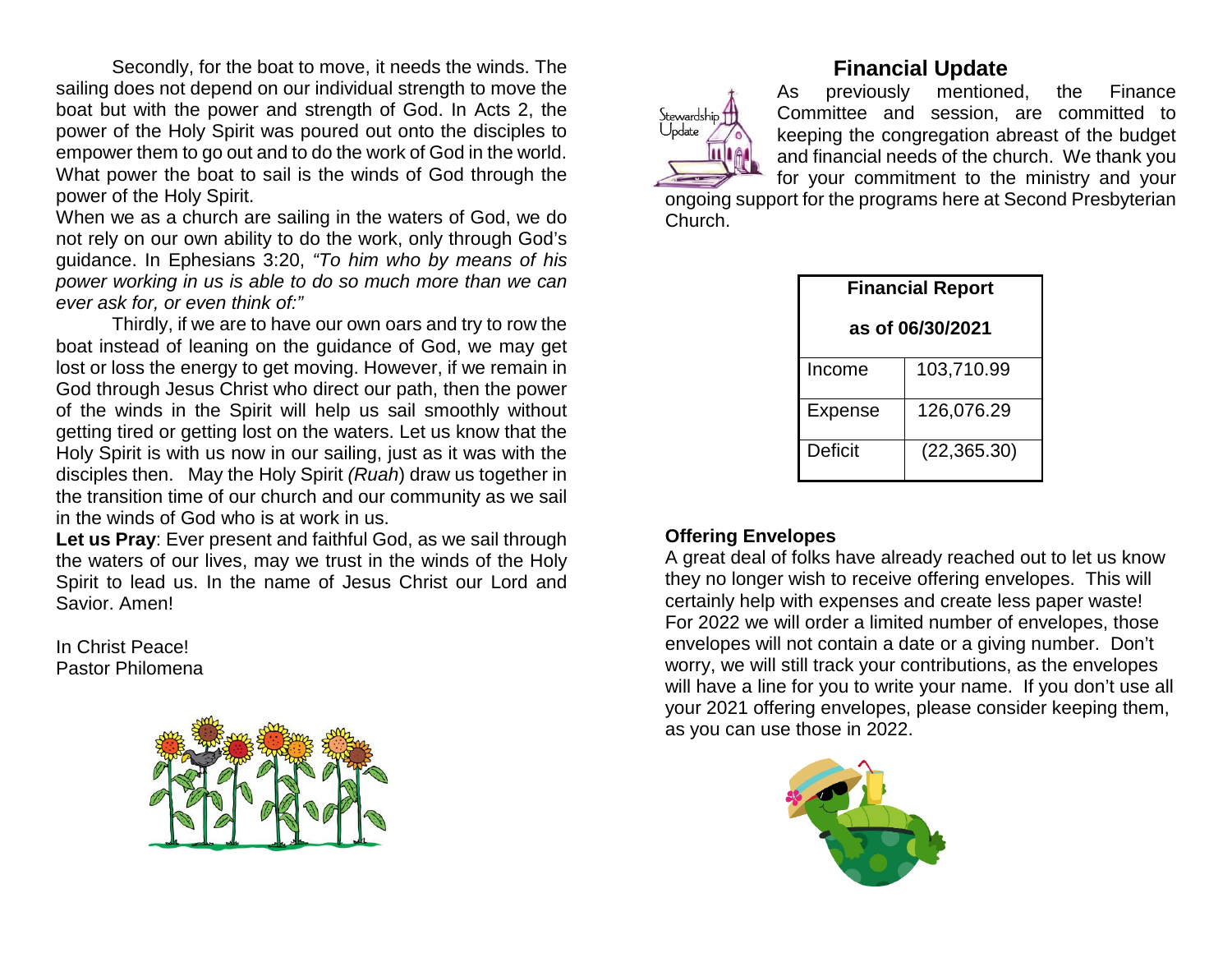# **Faithful Giving Over the Summer**

Even though you may be on vacation this summer, the church is still doing missions, ministry, and programs. Regular giving over the summer months tends to decrease, but your church is better able to operate with consistent giving by the congregation. You might consider doing what many have already done - set up automatic payments to SPC with your bank or financial institution. You can use Bill Pay or any auto pay system that your bank has to submit your offerings to Second Presbyterian Church. Check with your bank for details on how to set up automatic payments. We really appreciate your ongoing support for programs here.

## Mission highlights **"Go also the second mile" Matthew 5:41**

This month the Mission focus will continue to be **School Supplies** for Brethren and Arthur Eddy schools. The Brethren delivery is scheduled during the week of August 16th, and the delivery to Arthur Eddy the week of August 30th



Any backpacks or school supplies that we can provide will go a long way. Besides backpacks they need notebooks, pencils, lined paper, construction paper, rulers, scissors, erasers, markers, and pens. This is a wonderful opportunity as a church family to step forward and help our extended community. When you bring your school supply items, please put them on the table in the main hallway.

Thanks, once again, to our Second Presbyterian family for their donations to the Forgotten Man Ministries in Saginaw County. We were able to donate 615 books *(12 boxes)* AND purchase 72 bibles to our incarcerated brothers and sisters in the Saginaw County Jail. Rebecca Lalonde delivered them all to Chaplin Andy Cox at the Saginaw Jail during the week of July 11th -- THANK YOU REBECCA!!

# **Music Notes**



Greetings from the Music Ministry! A big thank you to all those who helped with music this past summer. Your musical gifts are very much appreciated as they enhance the worship experience.

Looking ahead to fall programming….

**Chancel Choir** - beginning on September 8, we are planning to return to our regular Wednesday evening rehearsals at 7:00 pm, and lead music every Sunday. We will always follow the COVID policy, which is subject to change as needed. At the time of writing this article, we can sing with no masks (if fully vaccinated). We currently have a maximum of three singers allowed for each worship service, however it is my hope that this can change to include the whole choral ensemble. Our COVID committee will revisit that possibility soon. Stay tuned!

**JuBELLation Bell Choir** - the plan is to resume weekly Wednesday rehearsals at 6:00 pm on September 8. We will share special music on Sundays, as we are able. We have noticeably fewer players than in the past, therefore we are looking to recruit new or returning members. We need YOU. If reading music is an issue, you can learn or review along the way, in this very supportive group of musicians.

**Strummers and Pluckers** - this ensemble is also making a comeback as we emerge from the pandemic. If you were in this group before and are interested in participating again, speak up! At this time, a rehearsal schedule is yet to be determined, but will happen at the convenience of the participants.

**Special Music** - all vocalists and instrumentalists, whether in the above ensembles or not, are always welcome to share music during worship, as soloists or in small ensembles. If it is not for special music due to one of the above-mentioned ensembles being scheduled, then you may play for the prelude or offertory. There are many opportunities available.

Sara Glynn-Dishaw (989)928-8333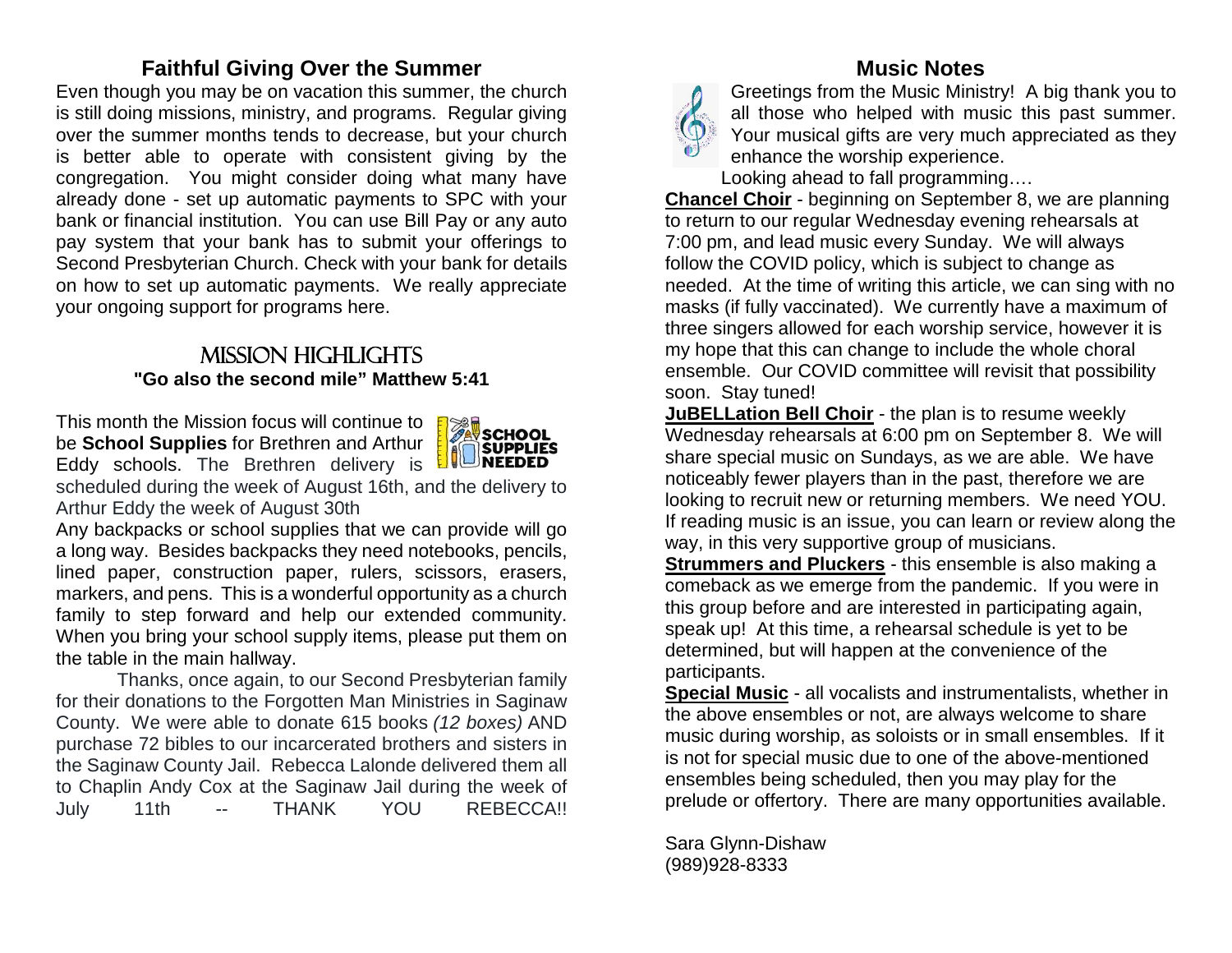

We are in the planning stages for a **possible** drive-thru Fish Fry on Friday, October 15, 2021. We feel this would be a good way to ease back into our fish fries. One thing will remain the same, we need many hands to make the fish fry a success. Before we go forward with advertising we really need to know if we can get enough help. We want to put on a great event, but we can't if we do not have enough help. There will be many opportunities to help throughout the week leading up to the fish fry if you cannot help during.

Please let one of the following individuals know if you are willing the help in any way:

Alan Poplewski (989) 928-7957

Paul DeWyse (989) 284-7975 pdewyse@aol.com Adam Engel (989) 781-1218 schmiel42@aol.com

alanpoplewski@hotmail.com

Thank you for your support!

# **White Elephant Sale**



Clean out your garages and closets this summer and keep in mind we'll have our annual White Elephant Sale on **Saturday, September 25**. Don't bring your items yet but keep the date in

mind. We will need many volunteers to help set-up, during the sale and to clean up after the sale. If you have any questions, please call Carol Poole @ 793-7485.

# **Pastor Nominating Committee**

The Pastor Nominating Committee (PNC) has started meeting and going through the steps necessary to begin the calling of a permanent pastor. Brant Piper from Countryside Trinity Church is our Presbytery Liaison to help guide the committee through the process. This can be a long process as we want to make sure we find the right fit for our church. If you have any questions or suggestions, please submit them in writing to a member of the committee.

The following people are your representatives on the PNC: Billie Bauer, Marsha Bennett, Pete Brucker, Barb Easton, Adam Engel, Sonia Hoeppner and DJ Sova.

## **Youth News**

Our Youth Group is for anyone in  $6<sup>th</sup> - 12<sup>th</sup>$ grade. The leaders will be meeting soon to plan for fall so please let them know if you



are interested in joining in for some long overdue, (due to COVID) **FUN!!** Contact DJ, Tammi, or Samantha if you have any questions or suggestions.

# **Upcoming Events**

- Office will be closed Monday, September 6 in observance of Labor Day.
- Kick-Off Sunday will be September 12. Details will be in September newsletter.
- Session will meet Tuesday August 24 @ 7:00 p.m.

**Please enjoy the rest of your summer! Stay safe and healthy. We look forward to seeing you on Sunday mornings.**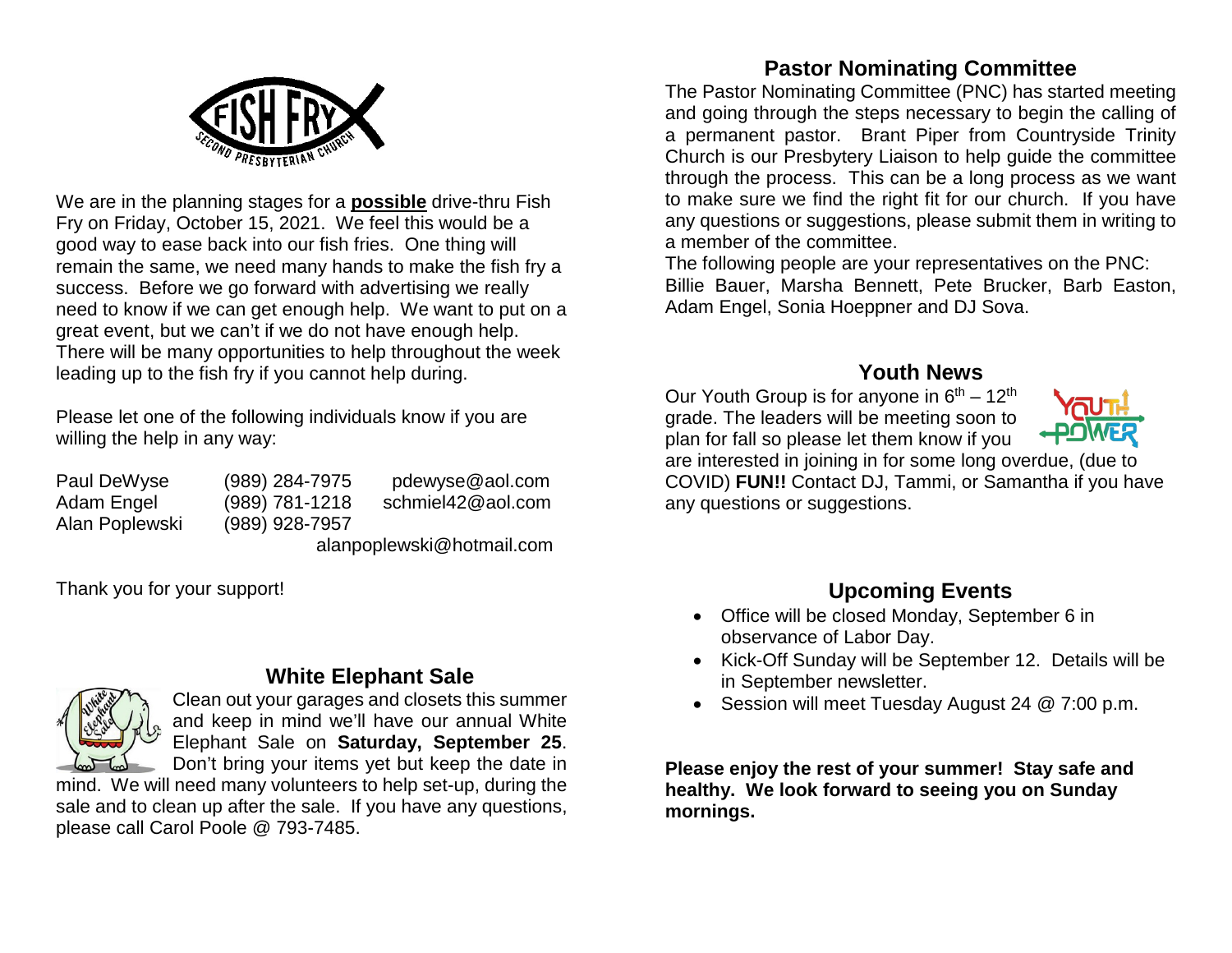| Second Presbyterian Church |               |         |           |          |        |          |  |
|----------------------------|---------------|---------|-----------|----------|--------|----------|--|
| August 2021                |               |         |           |          |        |          |  |
| Sunday                     | <b>Monday</b> | Tuesday | Wednesday | Thursday | Friday | Saturday |  |
| 11<br>9:30a.m.<br>Worship  | າ             | 3       | 4         | 5        | 6      |          |  |
| 8<br>9:30a.m.<br>Worship   | 9             | 10      | 11        | 12       | 13     | 14       |  |
| 15<br>9:30a.m.<br>Worship  | 16            | 17      | 18        | 19       | 20     | 21       |  |
| 22<br>9:30a.m.<br>Worship  | 23            | 24      | 25        | 26       | 27     | 28       |  |
| 29<br>9:30a.m.<br>Worship  | 30            | 31      |           |          |        |          |  |